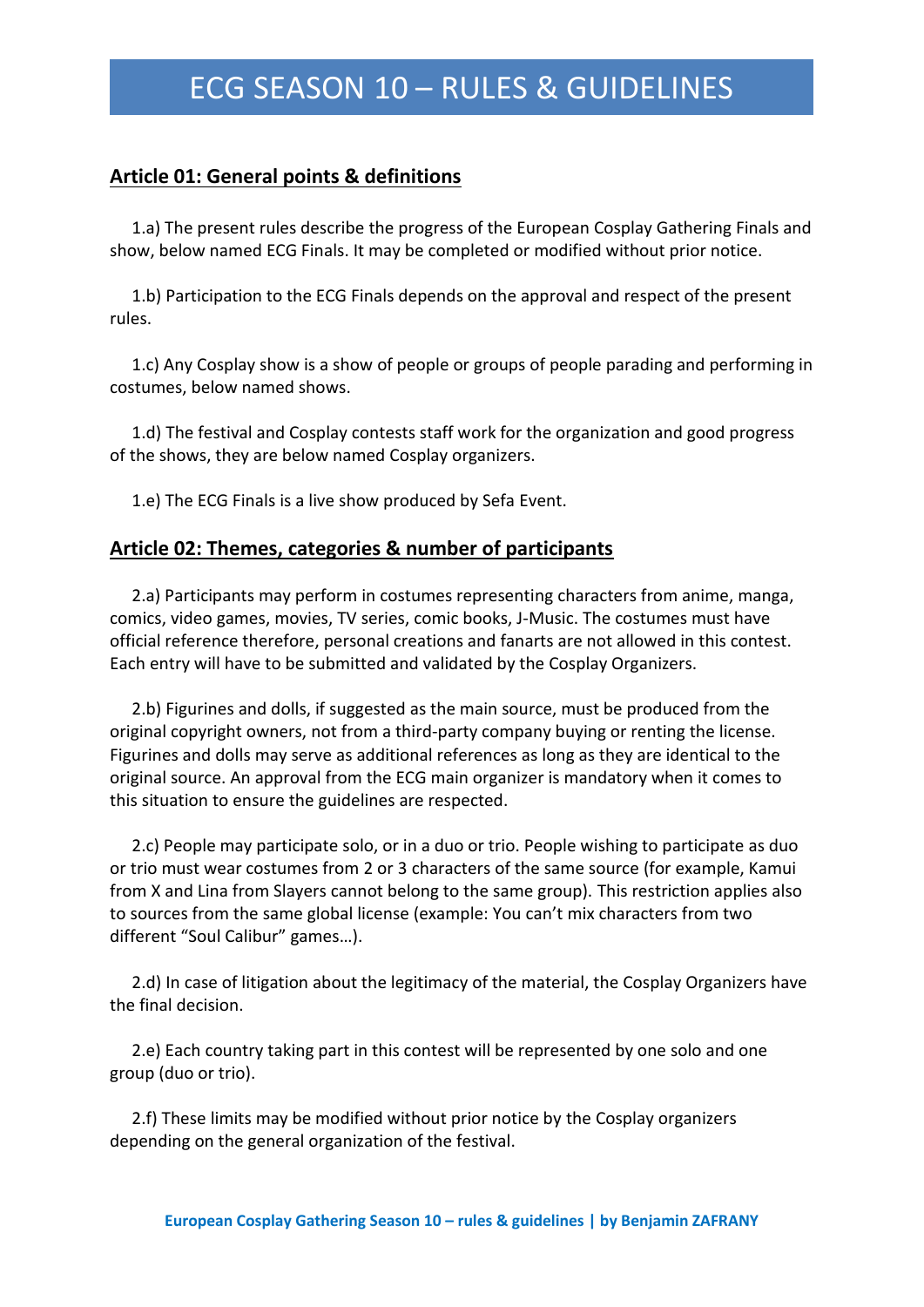2.g) The shows are open to any public, of any age and sensibility, therefore the participants' costumes must be made for the widest audience.

#### **Article 03: Participation to the shows**

3.a) The representatives will have to confirm their participation to the Cosplay Organizers, who will validate their costume and performance.

3.b) In case that the selected representatives wouldn't be able to attend the event, the first runner-up will take their spot.

3.c) The representatives' nationality must be the same from the country of the event. Participants from another nationality but owning a "Permanent residency card" (or equivalent document depending on the country legislation) are allowed to enter the selections from the country they live in. However they are not allowed to take part in the selections of their nationality country for the same season.

3.d) The participants will have to provide all the documents and material required by the Cosplay Organizers. Failing to do so will result in penalties or disqualification.

3.e) For the group category, one member will be designated leader and will have the responsibility to send all the required documents and material to the Cosplay Organizers on behalf of his/her group.

3.f) The leader must respect and make the other members of the group respect the present rules and the instructions that may be given to him/her by the Cosplay organizers, under any conditions.

3.g) On the premises, he/she has to make sure that all the members are present and that all the documents given for the performance actually work.

#### **Article 04: Performances & accompaniment**

4.a) The participants are required to make a performance for the ECG Finals.

4.b) For individuals, the performance can last 1 minute and 15 seconds at most. For groups (duo/trio), the performance can last 2minutes and 30 seconds at most.

4.c) The performance duration on stage may be modified at any time.

4.d) Should participants exceed this limit of time; the Jury will inflict a penalty on the participants' score or to disqualify the participants.

4.e) The shows are open to any public, of any age and sensibility, therefore the participants' performances must be made for the widest audience.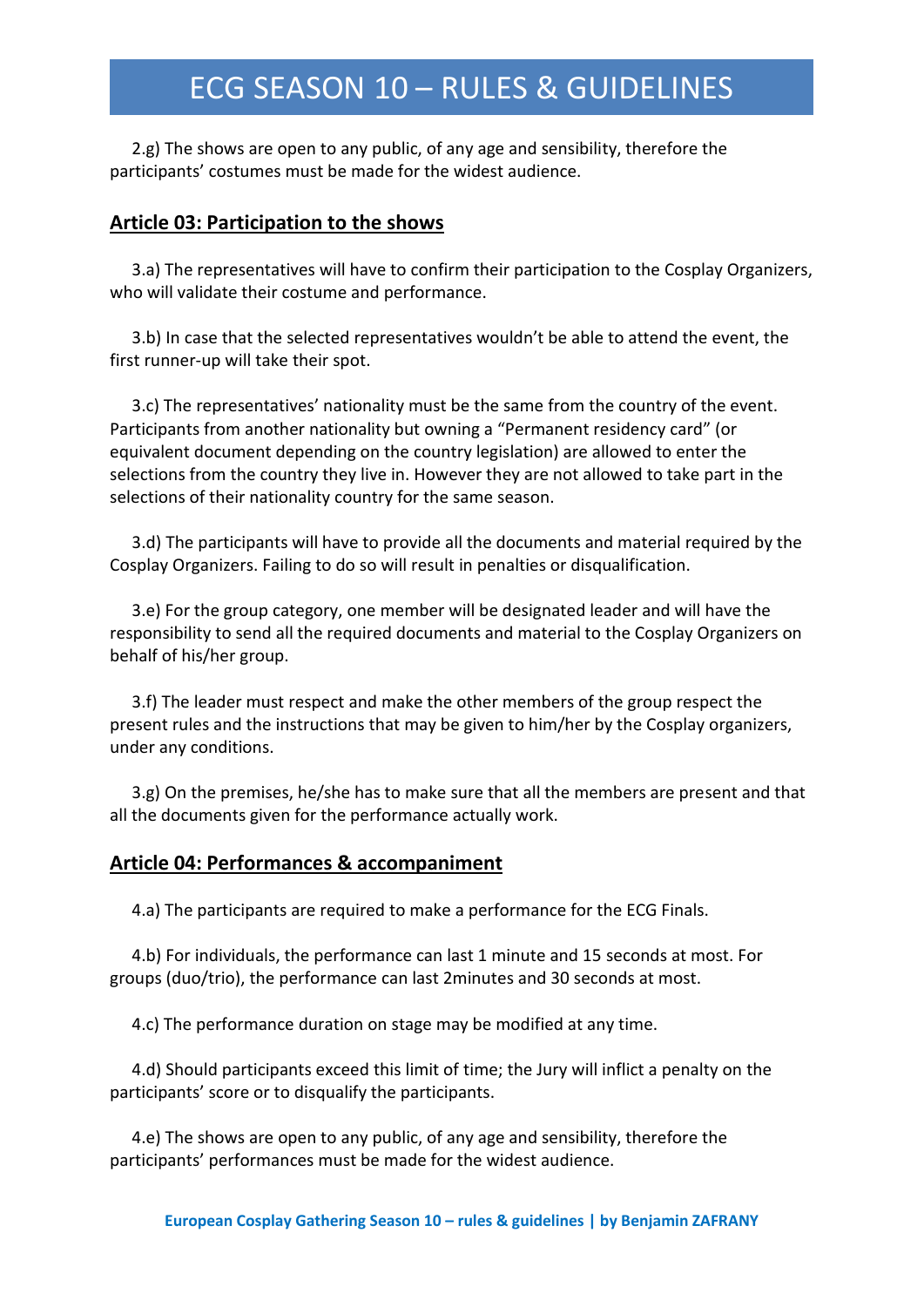4.f) mp3 audio files only are accepted.

4.g) mp4 video files only are accepted. Full HD video files are required to ensure the quality of the show.

4.h) No audio or video montage will be made by the Cosplay organizers, before or during the shows.

4.i) We are not allowed to lend you a microphone for your performance. If it contains some voice, we suggest you to record it. It is allowed to use the official voice and dubbing in your performance.

4.j) If the exhibition media includes voices, they will have to be recorded in English or French so that most of the audience will be able to understand their performance. The participants must provide the script of all speeches of the performance.

## **Article 05: Compulsory elements**

5.a) A picture or illustration in good quality of the cosplayed character must be provided to the Cosplay organizers.

5.b) An accompaniment media in one of the allowed formats (article 4.f and 4.g) and lasting the allowed time for your category (article 4.b) must be sent to the Cosplay organizers.

5.c) All the files must be clearly identified in the following way: Country name – Category (solo or group) – Series – Name of the character

5.d) Script and dialogs of your performance must be given to the organizers so they can make a translation and subtitles for the ECG Finals.

5.e) Work in Progress pictures of the costume for the ECG Finals must be provided to the Cosplay Organizers (up to a maximum of 30 pictures per costume).

5.f) Some additional documents will be required by the Cosplay Organizers like lightplan and costume listing. The original documents will be sent by the Cosplay Organizers.

5.f) The registration will be invalidated and the participants disqualified if any of the documents required is not provided at a precise date given by the Cosplay Organizers.

### **Article 06: Prizes for the shows**

6.a) The ECG Finals will reward:

- Solo category podium (1st, 2nd, 3rd)
- Group category podium (1st, 2nd, 3rd)

The content of the prizes will be announced later by the organization.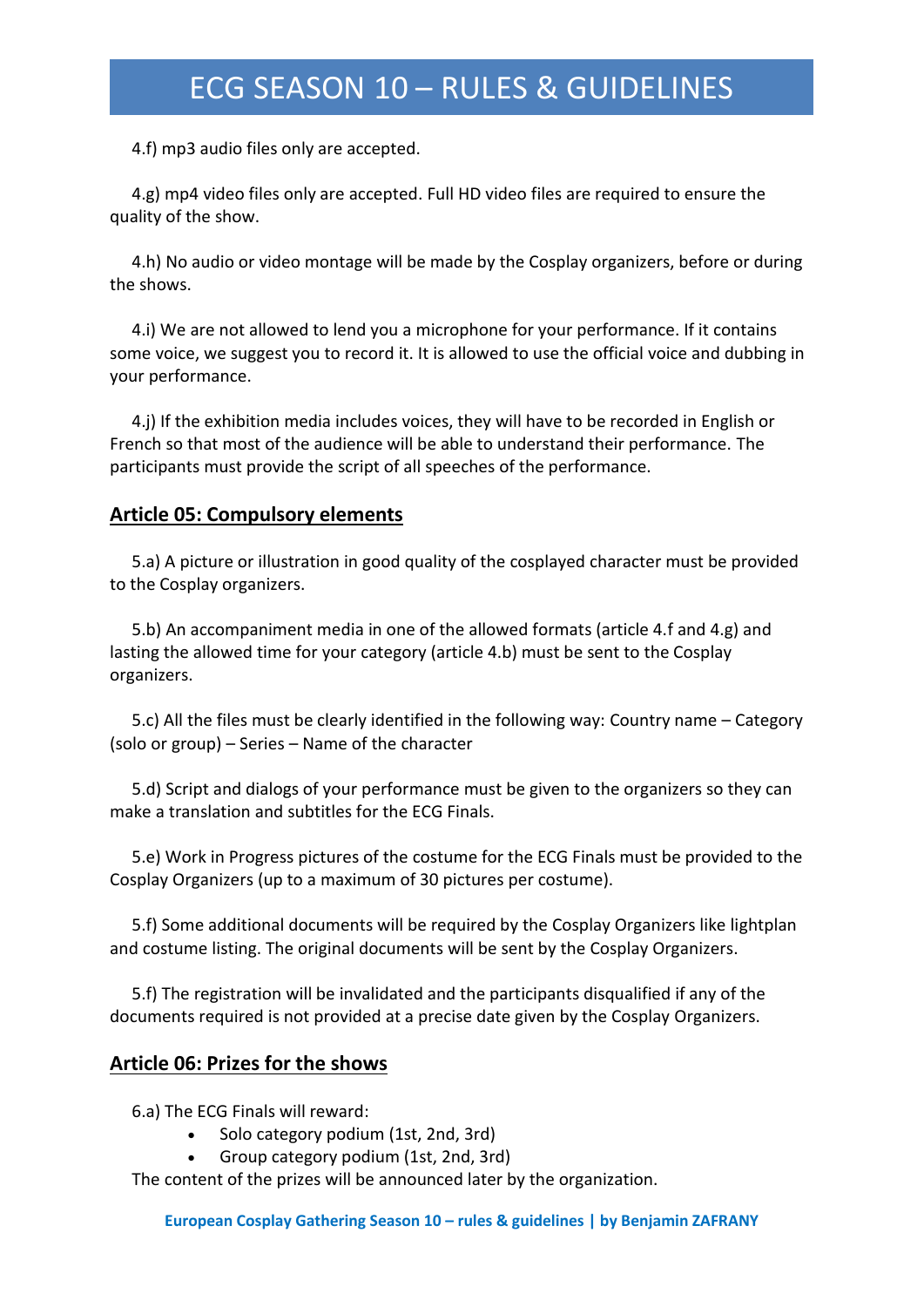6.b) Some additional prizes may be added by the organization without prior notice.

### **Article 07: Rating criteria**

7.a) Each final jury can give 30 points for the costume and 30 points for the performance.

- For costumes
	- o Accuracy (10)
	- o Finishing details (10)
	- o Complexity and techniques (10)
- For Performance
	- o Acting and Staging (15)
	- o Quality of Media and use of the stage props (5)
	- o Creativity and Entertainment (10)

7.b) Stage props are not included in the costume grading, but will be considered and have impact on the performance mark depending on their usefulness during the performance.

7.c) Simple customization to enhance the look on stage or the performance will be tolerated as long they don't modify or look inappropriate compared to the general aspect of the costume, otherwise penalties will be applied on the costume mark at the appreciation of the jury.

7.d) One final criteria that will influence the jury decision is "the balance". It represents the amount of efforts that were made on the costume as well as the performance. If one of the criteria is completely overlooked, the balance will be negative; if efforts were made but could have been clearly improved the balance will be neutral; and finally if the participants gave their all in both domains the balance will be positive.

7.e) The cosplay presented during the costume judging must be identical to the ones used for the performance on stage. Any modifications will be penalized, this includes make up, special effects, props, accessories & shoes.

7.f) During the costume judging the costume must be worn the same way it will be worn once on stage for the performance.

7.g) Accessories or props not used/displayed during the stage performance won't be accepted for the costume judging.

### **Article 08: Jury and rating**

8.a) The official Jury is made of 5 persons from different countries. An official ECG Officer will be present during the deliberation to make sure the criteria are well respected during the discussions.

8.b) The members of the official Jury cannot take part in the contest.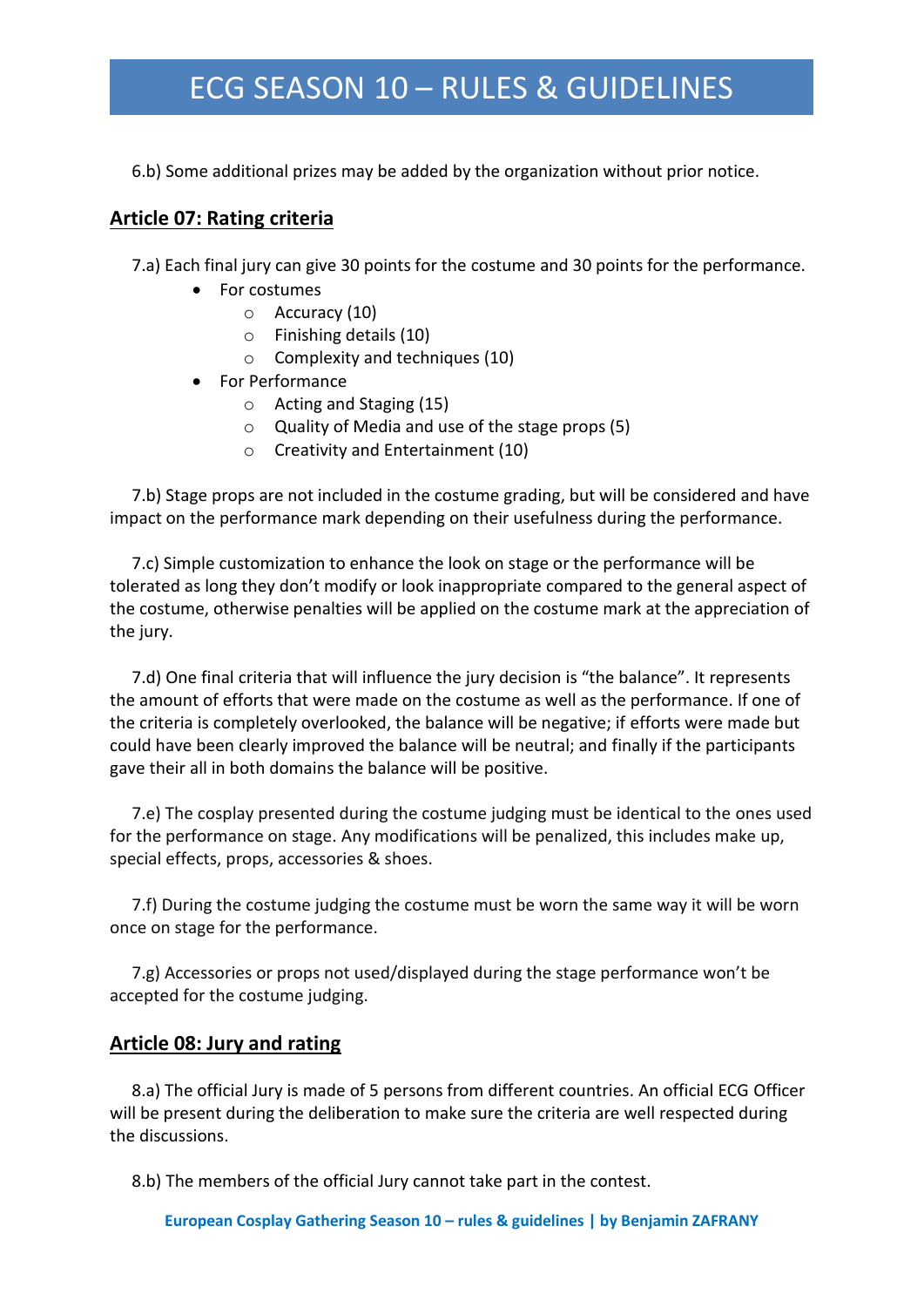8.c) The winners of the Finals will be chosen by a general decision of the Jury.

8.d) The number of members of the Jury may be modified by the Cosplay organizers at any time without prior notice.

#### **Article 09: Participation restrictions**

9.a) Each participant must compete with the costume he announced during his/her registration.

9.b) Apart from the costume used during his/her selections, each participant is not allowed to enter the ECG Finals with a costume previously awarded by a selection or a prize at any other International competition event.

9.c) The Cosplay organizers, as well as the members of the Jury, cannot take part in the shows.

9.d) Any costume presented by the participants has to be mostly hand-made. Each participant must have made at least 80% of his costume himself/herself. Help from friends or relative is tolerated as long as majority of the work done by the participants. Any purchased or commissioned costume will be refused for the registration. Any part of the costume not made by the participant will have to be declared. Failing to do so will result in penalties or disqualification.

9.e) Any representative from the previous year is not allowed to enter and be selected in the same category he/she was selected in last year. (A solo representative can't compete in the solo category in the year following his selection, however he's allowed to enter the Group category).

9.f) Any representative selected twice in three consecutive years, regardless of the category, won't be allowed to enter for two years. After this two years restriction, he/she will be then be allowed to enter any category.

9.g) A group representative is not allowed to enter the group selections category the year after he was selected, even if he/she changes partner(s).

#### **Exceptional changes for Season 10 (2019~2022) and Season 11 (2022-2023) selections: Due to the pandemic the restrictions as stated in 9.e, 9.f and 9.g are lifted.**

9.h) Each participant must be 18 at the time he/she gets selected.

9.i) Participants aren't allowed to alter their skin tone with the intention of portraying or matching a character from an ethnicity, existing or similar to an existing one, other than their own. This aspect of portrayal doesn't have any incidence on the scoring regarding accuracy to the original source material.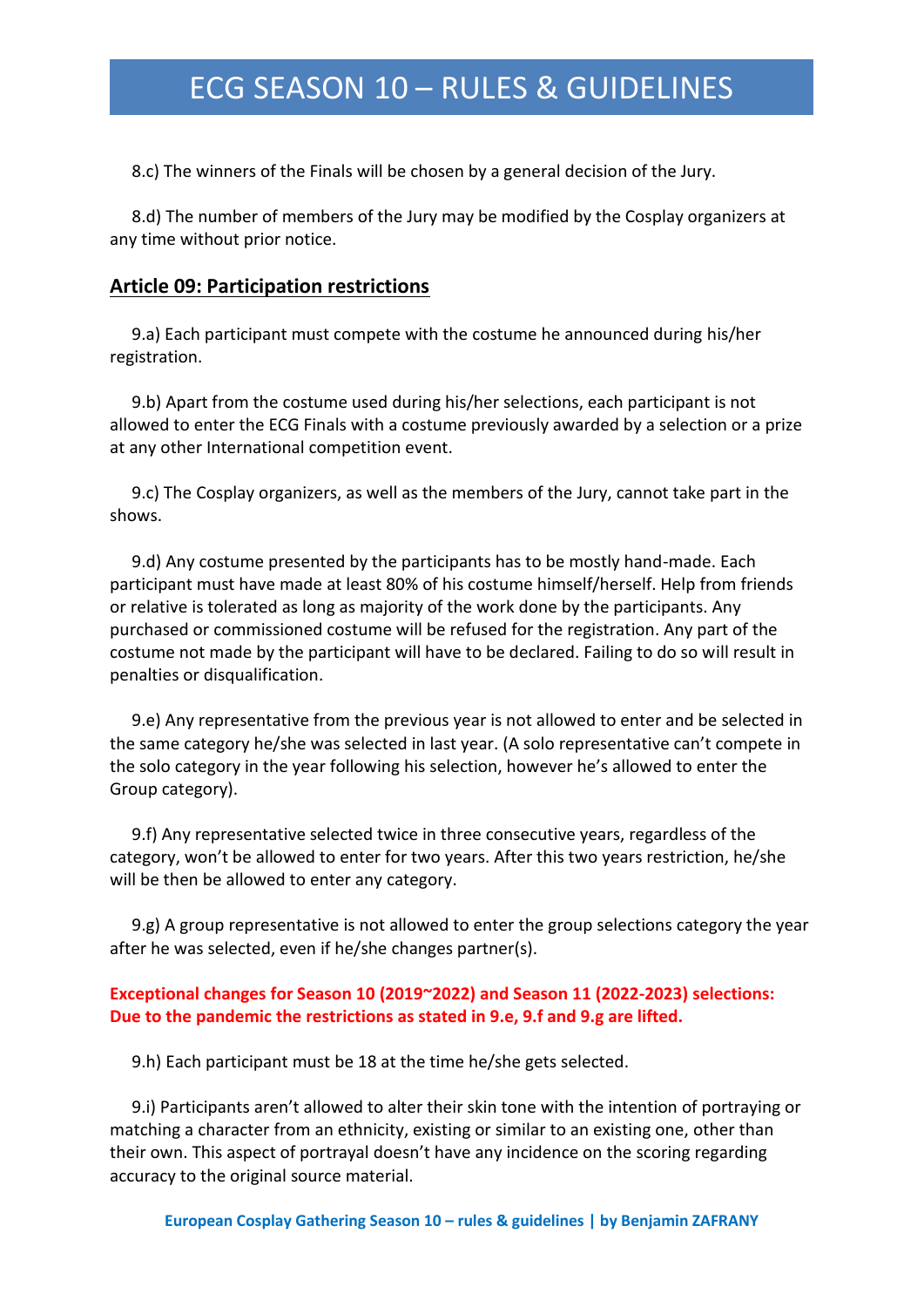### **Article 10: Props and limitations**

10.a) Stage props are categorized into 3 sizes:

- Big size props, can't exceed 20 kilos and require 2 staff to carry it in AND off the stage in one go in 15 seconds max.
- Middle size props, can't exceed 10 kilos and require 1 staff to carry it in AND off the stage in one go in 15 seconds max.
- Small size props, can't exceed 3 kilos and must be carried by the cosplayer in AND off the stage in one go in 15 seconds max if no staff is available.

Each entry at the finals will have the help of up to 4 staff members max to carry the stage props in and off the stage.

Weapons and accessories held in hand don't count in this limit.

10.b) The participants are responsible for the construction and resistance of their props on the stage. These accessories must be solid and stable enough to be carried without special care.

10.c) The participants must send detailed information as well as pictures for the accessories and props. These accessories will have to be validated by the Cosplay Organizers. Any props or accessory not declared/validated beforehand through the official forms and documents won't be allowed on stage, even if they fit within the designated limitations. The participants have to make sure these equipment are not too heavy, harmful or dangerous for them, the audience or the staff members.

10.d) The Cosplay Organizers are the only ones to decide if a prop fits the rules & guidelines are not.

### **Article 11: Safety**

11.a) Regarding safety issues, pyrotechnics (fireworks, firecrackers, lighters, inflamed or incandescent objects, candles) is forbidden.

11.b) Liquids are forbidden on stage (water guns, full bottles…).

11.c) Weapons (sword and blade replicas) are forbidden, except the ones made by the participants as long as they are no threat to anyone.

11.d) Confetti, glitters are forbidden on stage.

11.e) The organization has the right to interrupt any performance that could be dangerous to the participants or the nearby audience.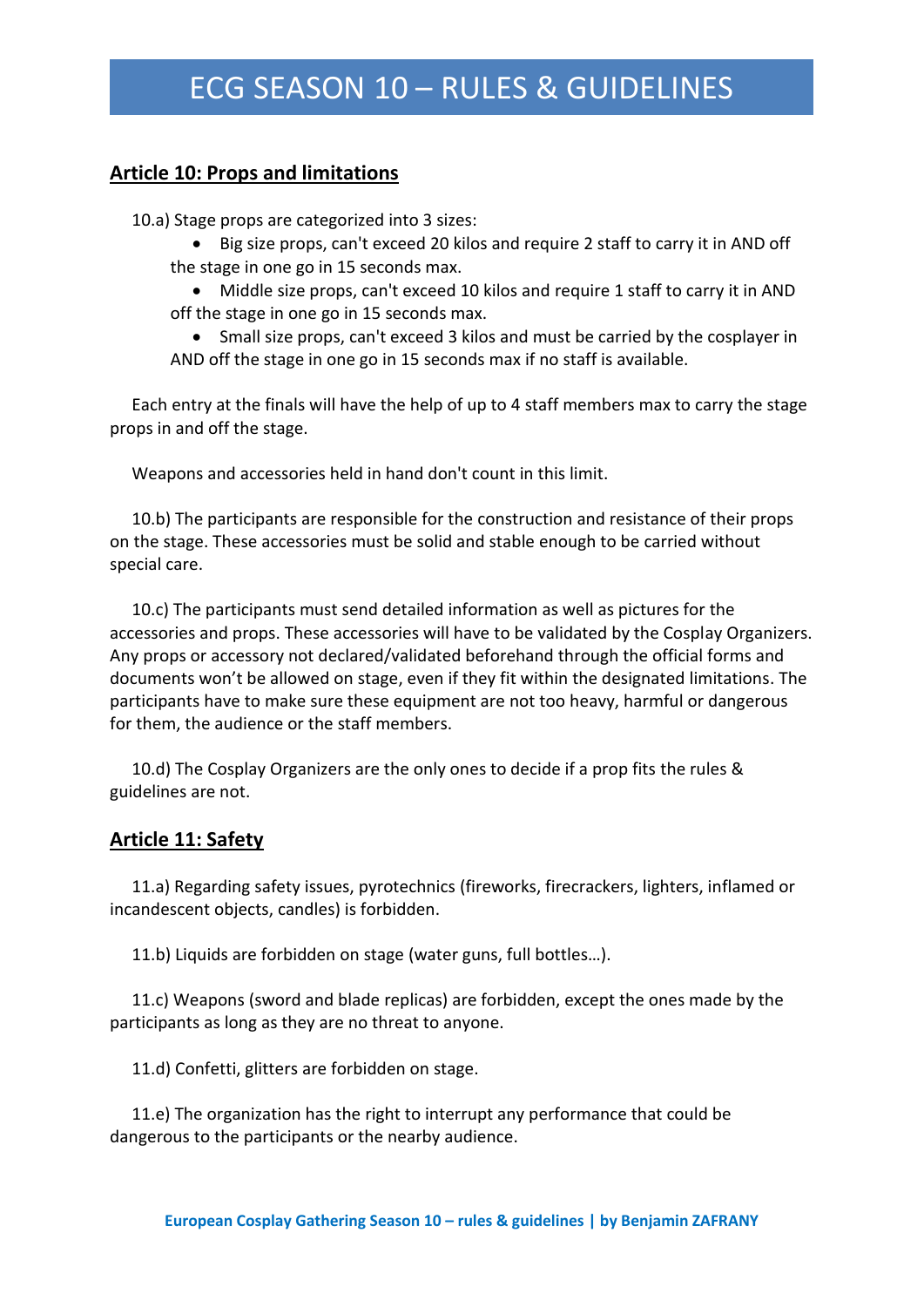11.f) For their own safety, participants are not allowed to get closer than a meter to the edge of the stage.

11.g) Each participant is responsible for their own medical care and the costs related to it. It is advised for each participant to make sure they are covered on the French territory in case of emergency.

### **Article 12: Disqualification**

12.a) Every participant not complying with one of the articles from these rules exposes himself/herself to getting permanently disqualified.

12.b) Every participant not complying with the Cosplay organizers' directions can be instantly disqualified.

12.c) Every participant guilty of vandalism, theft, act of aggression (physical or verbal), offending behavior, or any other offense during the festival will be instantly and permanently disqualified. Pursuits will be enforced against him/her according to the current laws and rules.

12.d) Plagiarism regarding the performance is not allowed. ECG participants are required to enter with an original project. Inspiration is of course encouraged and legitimate (from previous cosplay or any other kind of performances), but a plain copy from an existing cosplay performance will end with a disqualification. The sanction can happen post-event after a thorough investigation by the Cosplay Organizers and the ECG Officials. After investigation, the ECG Officials are the only ones with authority to arbitrate on the situation and take action.

### **Article 13: Image property**

13.a) By agreeing with the rules, the participants allow every picture or video taken during the festival to be used for means of communications or promotion of this contest without any financial compensation.

13.b) After the ECG Finals, videos and photos from the participants will remain the Cosplay organizers' property and could be used in various uses as promotional material. In addition, in the event of a DVD, website, photobook or other material production, there won't be any financial compensation.

13.c) As for the organizers, they promise that the pictures comply with the ethic and the law. Every picture degrading an individual, pornography and violence are strictly forbidden.

13.d) These rules must be filled in and signed, and then handed to the Cosplay organizers for each participant.